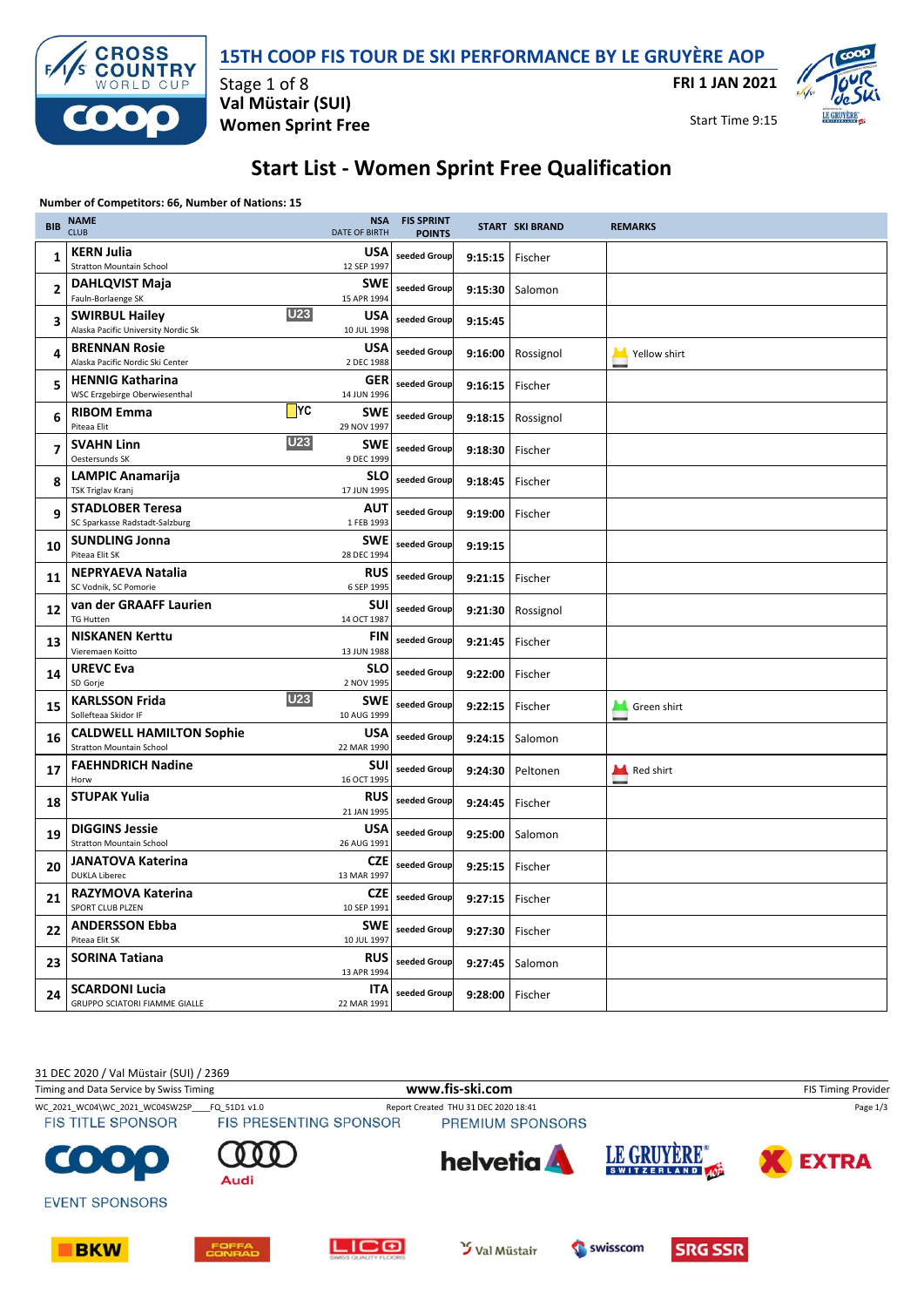

### **15TH COOP FIS TOUR DE SKI PERFORMANCE BY LE GRUYÈRE AOP**

**FRI 1 JAN 2021**

Start Time 9:15



# **Start List - Women Sprint Free Qualification**

| <b>CLUB</b>                                             | <b>DATE OF BIRTH</b>                                                                                                                                                                                                                                                                                                                                                                                                                                                               | <b>FIS SPRINT</b><br><b>POINTS</b>                                                                                                                                                                                                                                                                                                                                                                                                     |            |           | <b>REMARKS</b>                                                                                                                                                                                                                                                                                                                                                                                                                                             |
|---------------------------------------------------------|------------------------------------------------------------------------------------------------------------------------------------------------------------------------------------------------------------------------------------------------------------------------------------------------------------------------------------------------------------------------------------------------------------------------------------------------------------------------------------|----------------------------------------------------------------------------------------------------------------------------------------------------------------------------------------------------------------------------------------------------------------------------------------------------------------------------------------------------------------------------------------------------------------------------------------|------------|-----------|------------------------------------------------------------------------------------------------------------------------------------------------------------------------------------------------------------------------------------------------------------------------------------------------------------------------------------------------------------------------------------------------------------------------------------------------------------|
|                                                         |                                                                                                                                                                                                                                                                                                                                                                                                                                                                                    |                                                                                                                                                                                                                                                                                                                                                                                                                                        |            |           |                                                                                                                                                                                                                                                                                                                                                                                                                                                            |
| <b>LAURENT Greta</b><br>GRUPPO SCIATORI FIAMME GIALLE   | <b>ITA</b><br>3 MAY 1992                                                                                                                                                                                                                                                                                                                                                                                                                                                           | 21.61                                                                                                                                                                                                                                                                                                                                                                                                                                  |            | Rossignol |                                                                                                                                                                                                                                                                                                                                                                                                                                                            |
| <b>PARMAKOSKI Krista</b>                                | <b>FIN</b>                                                                                                                                                                                                                                                                                                                                                                                                                                                                         | 29.68                                                                                                                                                                                                                                                                                                                                                                                                                                  |            | Madshus   |                                                                                                                                                                                                                                                                                                                                                                                                                                                            |
| <b>LUNDGREN Moa</b>                                     | SWE                                                                                                                                                                                                                                                                                                                                                                                                                                                                                | 37.88                                                                                                                                                                                                                                                                                                                                                                                                                                  |            |           |                                                                                                                                                                                                                                                                                                                                                                                                                                                            |
| <b>BERANOVA Tereza</b>                                  | <b>CZE</b>                                                                                                                                                                                                                                                                                                                                                                                                                                                                         | 42.03                                                                                                                                                                                                                                                                                                                                                                                                                                  |            |           |                                                                                                                                                                                                                                                                                                                                                                                                                                                            |
| <b>KREHL Sofie</b>                                      | GER                                                                                                                                                                                                                                                                                                                                                                                                                                                                                | 45.69                                                                                                                                                                                                                                                                                                                                                                                                                                  |            |           |                                                                                                                                                                                                                                                                                                                                                                                                                                                            |
| <b>MATSOKINA Hristina</b>                               | <b>RUS</b>                                                                                                                                                                                                                                                                                                                                                                                                                                                                         | 49.24                                                                                                                                                                                                                                                                                                                                                                                                                                  |            |           |                                                                                                                                                                                                                                                                                                                                                                                                                                                            |
| <b>GIMMLER Laura</b>                                    | GER                                                                                                                                                                                                                                                                                                                                                                                                                                                                                | 50.22                                                                                                                                                                                                                                                                                                                                                                                                                                  |            |           |                                                                                                                                                                                                                                                                                                                                                                                                                                                            |
| <b>LYLYNPERA Katri</b>                                  | <b>FIN</b>                                                                                                                                                                                                                                                                                                                                                                                                                                                                         | 54.45                                                                                                                                                                                                                                                                                                                                                                                                                                  |            |           |                                                                                                                                                                                                                                                                                                                                                                                                                                                            |
| <b>FRANCHI Francesca</b>                                | ITA                                                                                                                                                                                                                                                                                                                                                                                                                                                                                | 55.14                                                                                                                                                                                                                                                                                                                                                                                                                                  | 9:33:45    |           |                                                                                                                                                                                                                                                                                                                                                                                                                                                            |
| <b>MEIER Alina</b>                                      | <b>SUI</b>                                                                                                                                                                                                                                                                                                                                                                                                                                                                         | 56.40                                                                                                                                                                                                                                                                                                                                                                                                                                  |            | Salomon   |                                                                                                                                                                                                                                                                                                                                                                                                                                                            |
| <b>QUINTIN Lena</b>                                     | <b>FRA</b>                                                                                                                                                                                                                                                                                                                                                                                                                                                                         | 57.34                                                                                                                                                                                                                                                                                                                                                                                                                                  |            |           |                                                                                                                                                                                                                                                                                                                                                                                                                                                            |
| <b>UNTERWEGER Lisa</b>                                  | <b>AUT</b>                                                                                                                                                                                                                                                                                                                                                                                                                                                                         | 61.86                                                                                                                                                                                                                                                                                                                                                                                                                                  |            |           |                                                                                                                                                                                                                                                                                                                                                                                                                                                            |
| <b>BROCARD Elisa</b>                                    | ITA                                                                                                                                                                                                                                                                                                                                                                                                                                                                                | 62.42                                                                                                                                                                                                                                                                                                                                                                                                                                  |            |           |                                                                                                                                                                                                                                                                                                                                                                                                                                                            |
| <b>LATUILLIERE Enora</b>                                | <b>FRA</b>                                                                                                                                                                                                                                                                                                                                                                                                                                                                         | 62.63                                                                                                                                                                                                                                                                                                                                                                                                                                  |            |           |                                                                                                                                                                                                                                                                                                                                                                                                                                                            |
| <b>NOVAKOVA Petra</b>                                   | <b>CZE</b>                                                                                                                                                                                                                                                                                                                                                                                                                                                                         | 62.96                                                                                                                                                                                                                                                                                                                                                                                                                                  |            |           |                                                                                                                                                                                                                                                                                                                                                                                                                                                            |
| <b>HYNCICOVA Petra</b>                                  | <b>CZE</b>                                                                                                                                                                                                                                                                                                                                                                                                                                                                         | 66.84                                                                                                                                                                                                                                                                                                                                                                                                                                  |            |           |                                                                                                                                                                                                                                                                                                                                                                                                                                                            |
| <b>SKINDER Monika</b>                                   | <b>POL</b>                                                                                                                                                                                                                                                                                                                                                                                                                                                                         | 67.39                                                                                                                                                                                                                                                                                                                                                                                                                                  |            | Fischer   |                                                                                                                                                                                                                                                                                                                                                                                                                                                            |
| <b>JOENSUU Jasmi</b>                                    | FIN                                                                                                                                                                                                                                                                                                                                                                                                                                                                                | 68.73                                                                                                                                                                                                                                                                                                                                                                                                                                  |            |           |                                                                                                                                                                                                                                                                                                                                                                                                                                                            |
| <b>FRAEBEL Antonia</b>                                  | <b>GER</b>                                                                                                                                                                                                                                                                                                                                                                                                                                                                         | 70.00                                                                                                                                                                                                                                                                                                                                                                                                                                  |            | Rossignol |                                                                                                                                                                                                                                                                                                                                                                                                                                                            |
| <b>DEBERTOLIS Ilaria</b>                                | <b>ITA</b>                                                                                                                                                                                                                                                                                                                                                                                                                                                                         | 71.41                                                                                                                                                                                                                                                                                                                                                                                                                                  |            |           |                                                                                                                                                                                                                                                                                                                                                                                                                                                            |
| <b>EIDUKA Patricija</b><br>Aizkraukle                   | <b>LAT</b>                                                                                                                                                                                                                                                                                                                                                                                                                                                                         | 71.43                                                                                                                                                                                                                                                                                                                                                                                                                                  |            |           |                                                                                                                                                                                                                                                                                                                                                                                                                                                            |
| <b>KALETA Weronika</b><br>LKS MARKAM Wisniowa-Osieczany | <b>POL</b><br>21 JUN 1999                                                                                                                                                                                                                                                                                                                                                                                                                                                          | 73.63                                                                                                                                                                                                                                                                                                                                                                                                                                  |            |           |                                                                                                                                                                                                                                                                                                                                                                                                                                                            |
| <b>CLAUDEL Delphine</b><br>La Bressaude                 | <b>FRA</b><br>23 MAR 1996                                                                                                                                                                                                                                                                                                                                                                                                                                                          | 75.90                                                                                                                                                                                                                                                                                                                                                                                                                                  |            |           |                                                                                                                                                                                                                                                                                                                                                                                                                                                            |
| <b>FINK Pia</b><br>SV Bremelau                          | <b>GER</b><br>10 JUL 1995                                                                                                                                                                                                                                                                                                                                                                                                                                                          | 83.07                                                                                                                                                                                                                                                                                                                                                                                                                                  |            |           |                                                                                                                                                                                                                                                                                                                                                                                                                                                            |
|                                                         | <b>NAME</b><br><b>Seeded by FIS Sprint Points</b><br>Ikaalisten Urheilijat<br><b>IFK Umeaa</b><br>Olfin Ski Team Trutnov<br>SC Oberstdorf<br>SC Oberstdorf<br>Vuokatti Ski Team Kainuu<br>GRUPPO SCIATORI FIAMME GIALLE<br>Davos<br>S.C grand bornand<br>SK Rottenmann-Steiermark<br>C.S. ESERCITO<br>Armees Emhm chamonix<br>Lk Slovan Karlovy Vary / CS MV<br>Dukla Liberec<br>MULKS GRUPA OSCAR Tomaszow Lubelski<br>Vantaan Hiihtoseura<br>WSV Asbach<br>G.S. FIAMME ORO MOENA | 12 DEC 1990<br><b>U23</b><br>14 APR 1998<br><b>U23</b><br>23 NOV 1998<br>22 SEP 1995<br><b>U23</b><br>19 AUG 1998<br>5 DEC 1993<br>3 JAN 1994<br>24 DEC 1997<br>19 FEB 1996<br><b>U23</b><br>17 MAY 1998<br>4 FEB 1995<br>27 OCT 1984<br>31 JUL 1992<br>$\Box$ YC<br>17 AUG 1993<br>$\blacksquare$ YC<br>1 MAY 1994<br><b>U23</b><br>19 NOV 2001<br>7 MAY 1996<br>25 JAN 1997<br>17 SEP 1989<br><b>U23</b><br>1 FEB 2000<br><b>U23</b> | <b>NSA</b> |           | <b>START SKI BRAND</b><br>9:28:15<br>9:30:15<br>9:30:30 Fischer<br>9:30:45   Fischer<br>9:31:00 Salomon<br>9:31:15   Fischer<br>9:33:15   Salomon<br>9:33:30   Fischer<br>9:34:00<br>9:34:15   Fischer<br>9:36:15 Atomic<br>9:36:30   Salomon<br>9:36:45   Salomon<br>9:37:00 Rossignol<br>9:37:15   Salomon<br>9:39:15<br>9:39:30   Fischer<br>9:39:45<br>9:40:00 Fischer<br>9:40:15   Fischer<br>9:42:15 Fischer<br>9:42:30 Salomon<br>9:42:45 Rossignol |